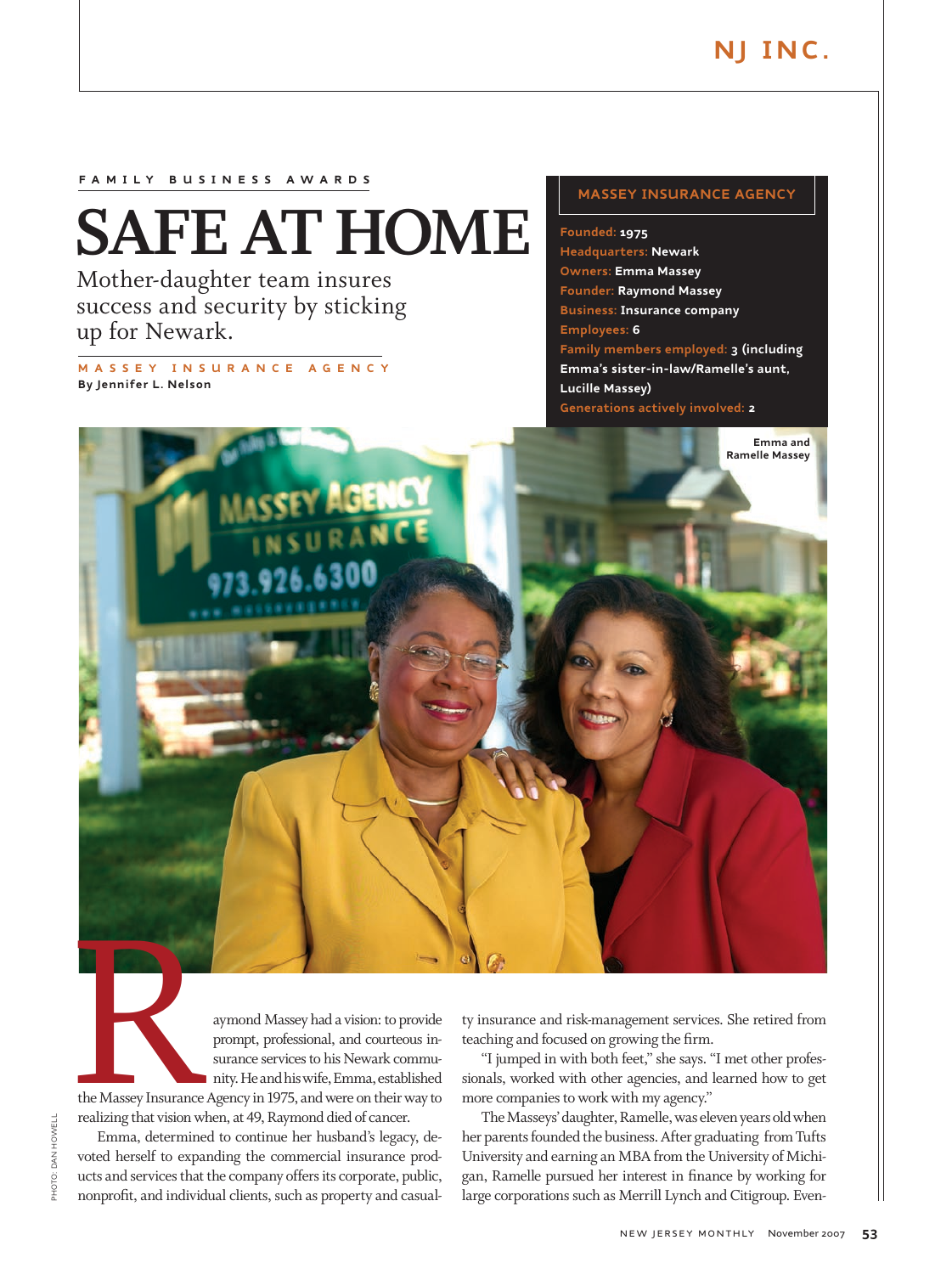tually, Ramelle joined the company her parents built. In 1999, Emma turned the agency and its more than 3,000 clients over to her daughter, who now serves as president.

"I didn't put pressure on her to come here; I was building the business step by step, hoping that one day she might come. That's what her father and I wanted," Emma explains. "It was the best thing I ever did."

Today, Massey Insurance represents the only African-American, mother-daughter insurance agency in the state. But that distinction didn't come easily; they learned the hard way that the insurance industry isn't particularly welcoming to either women or minorities. The Masseys fought the naysayers head-on by joining the Professional Insurance Agents and Independent Insurance Agents associations, establishing business relationships that allowed them to work with the larger firms rather than try to compete against them.

The agency faced pressure to relocate from Newark to seek more profitable opportunities. Instead of packing their bags, they vowed to reverse the trend of insurance companies that wouldn't touch the high-risk area of Newark. As a result, Massey Insurance now represents twelve companies eager to write policies for their urban clients.

"Many people were arguing we could do much better for ourselves if we were located at a different address," Ramelle says. "Our response is that there are many good people here, and they have been underserved and overlooked for many years."

Emma was so obstinate about justifying the decision to stay in Newark that at one point she gathered several underwriters and co-presidents of other insurance agencies in her car and drove them around the city. The Masseys wanted to prove that, while the media may not always cast a positive light on Newark, it does have plenty of good to offer—it just doesn't make the news.

"She kept pointing out the window and asking, 'What's wrong with that house?' and 'What's wrong with that car?' so they could see exactly what we wanted to insure," Ramelle recalls. "If you sit in a cubicle in a suburb all day, you don't have a realistic view of the city of Newark."

The agency took its devotion to their city a step further, launching the "Why Not Newark?" campaign at a time when other insurance representatives were shying away from the needs of urban communities. When they're not fighting to give a voice to their fellow Newark residents, Ramelle and Emma lecture across the state and make donations to social service groups in their home city and as far away as Dakar, Senegal, and Bahia, Brazil, where Ramelle has traveled to support local entrepreneurs.

"We've gone through peaks and valleys and turbulence, there have been good and bad times, but we have been steadfast in our commitment to Newark," Ramelle says. "At one time there were insurance agencies on every other corner, and the residents appreciate the fact that we didn't abandon them as so many others did."

The city definitely seems to appreciate having the Masseys on their side. To commemorate the agency's 30th anniversary, October 20, 2005 was declared Massey Insurance Agency Day by Mayor Sharpe James. Donald M. Payne, congressman of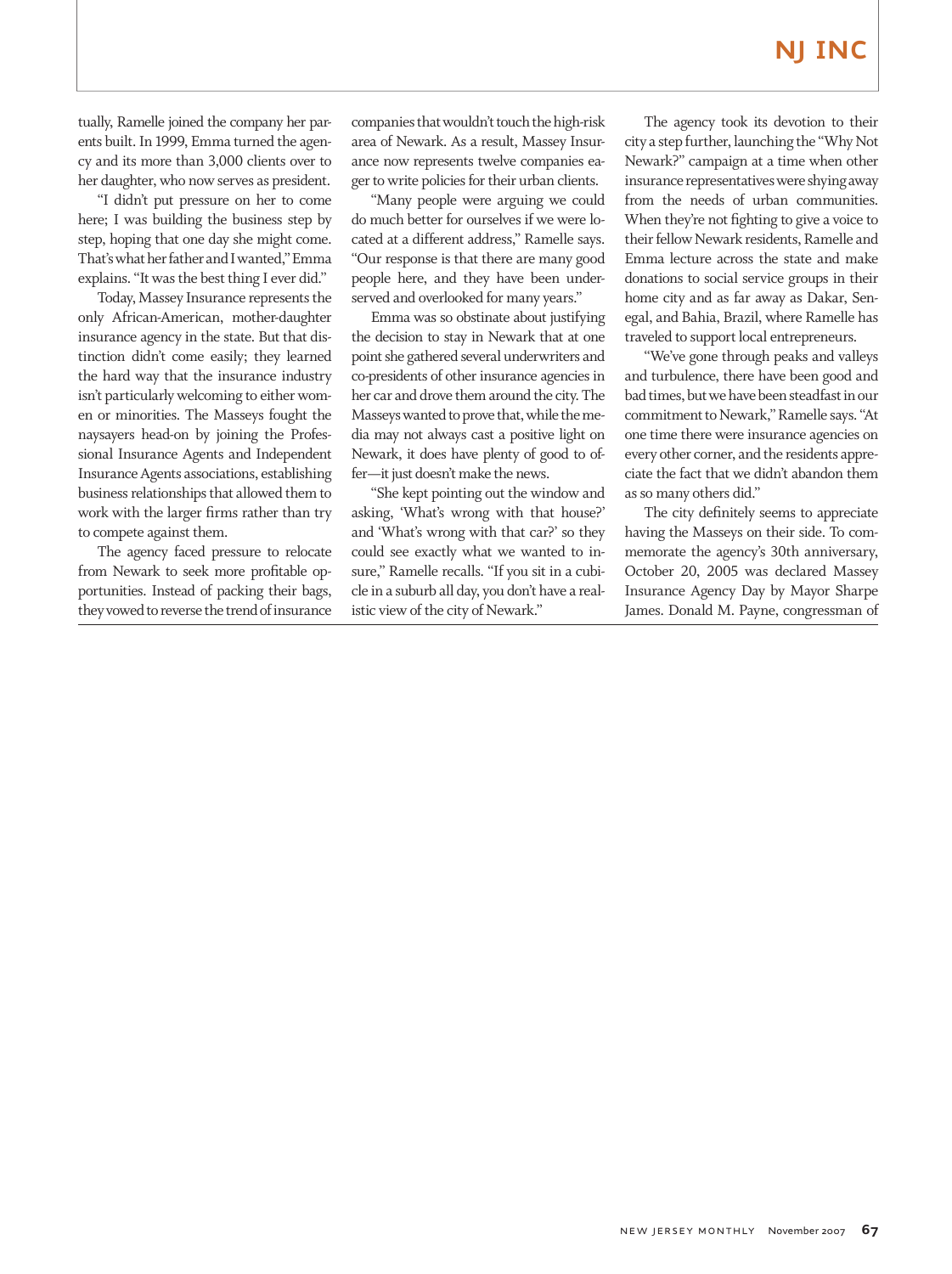New Jersey's 10th District, commended the Masseys for their business and civic com mitment, calling them "true professionals and exemplary role models."

The Masseys have overcome person al, professional, and economic barriers. They've received accolades ranging from Emma's election to the New Jersey delegation to the White House Conference on Small Business to Ramelle's designation as one of NJBIZ's Top 50 Women in Busi ness last year. Both mother and daughter are members of the Alpha Kappa Alpha so rority, a community outreach organization that assists in the development and support of women and girls.

"As women and minorities, we continue to help gain respect for our abilities to perform in various fields of endeavor," Emma says. "We're taking the reins of business in the state of New Jersey."

"Women are fighters. We don't just roll over and give up," Ramelle adds. "And we're not going to take no for an answer."

## **Businesses With Revenue Up To \$10 Million**

## **Finalists**

## **OLD MONMO U T H CA N D Y C OMP A N Y**

When it comes to work, the Gunthers are like a bunch of kids in a candy store, and that's how they started out in the family's business. Founded in 1939 in a Freehold luncheonette kitchen by Lou Dey and Warren Prest, the Old Monmouth Can dy Company (also known as Old Mon mouth Peanut Brittle Company) has been an integral part of holiday celebrations in countless families for generations. Today, Prest's daughter, Susan, and her husband, Hal, run the company with sons Steve and David as managers. When they're not making delicious traditional choco lates, the Gunthers are in their commu nity sponsoring Little League and Babe Ruth teams, offering employment opportunities to the Association of Retarded Citizens, and contributing to fundraising events at schools, churches, and civic organizations. "One of the strongest values my dad imparted was that the customer is what makes the business," Susan says. "We try to maintain that by respecting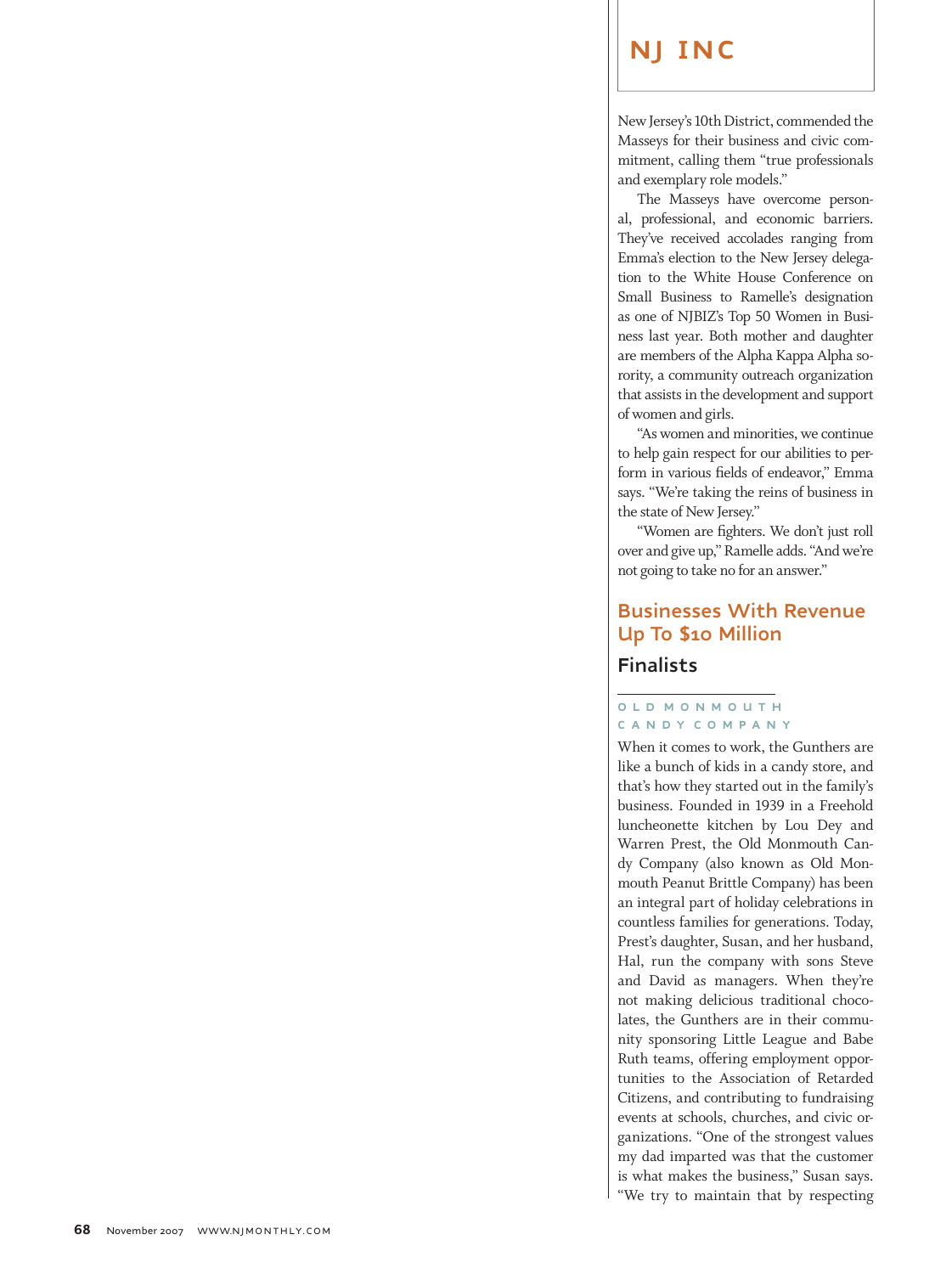and appreciating the customer and being proud of the product we're giving [them]." And the Gunthers should be proud: The recipe and production process for their signature peanut brittle has remained the same for 70 years. —J.L.N.

#### $\overline{a}$ **ROM A N JEWELER S**

Jacob Shor had to close his jewelry store in Minsk, Russia, in 1917 because of the Rus sian Revolution. His son, Yury, had his jewelry- and watch-making pursuits cut short due to World War II. So Yury's son and ap prentice, Roman, vowed to pursue his in herited love for jewelry making. In 1989, when the family emigrated to the United States, Roman opened Roman Jewelers in Flemington. Six years later, his wife, So phie, brought her expertise in computer technology, marketing, and customer service as vice president, and in 1992, their daughter, Lucy, joined the business as gen eral manager. "Everything that we do is a reflection of our family—the way we treat customers and the way we treat our em ployees," Lucy says. "With everything that I do, the first thing that I think is, 'Will it make my father proud?'" —J.L.N.

## **Semifinalists**

## **BILL PR Y E R PRIV A TE DI S P O SA L**

With \$500 and five children in tow, Bill and Louise Pryer moved to New Jersey and es tablished a residential garbage service busi ness in Florham Park. Nearly 40 years later, four of those children—Michael, Robert, William, Anthony, and his son William IV—manage the company's approximately 85 commercial accounts and roll-off services to Morris, Essex, Union, and Somerset counties. Daughter Linda assists with office work, and even the younger grandchildren help with mailings. The family is commited to each other, to their customers, to their community—from the volunteer fire de partment to community picnics and school events—and even to their competition. "We have a good relationship with the companies that do the same thing we do…If you're there for them, they're there for you," Louise says. "That's the dynamic of our business: It's family, it's personal; if someone needs something, we're there to help." —J. L. N.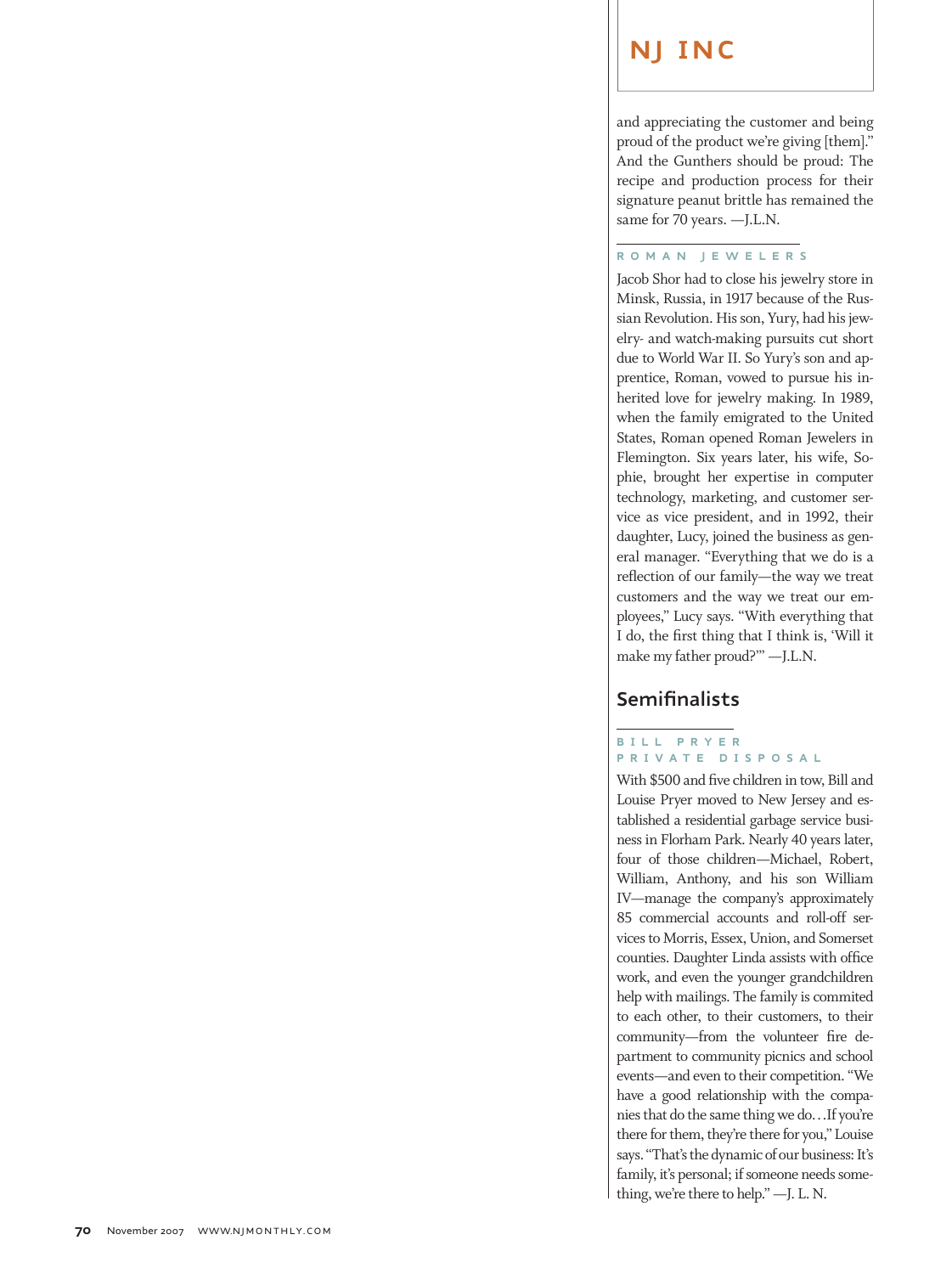#### COOPER **P E S T S O L U TION S , IN C**

**.**

A company that prides itself on wowing its cli ents, Lawrenceville-based Cooper Pest Solutions Inc. grew from a mom-and-pop startup in 1955 to a mom, son, daughter-in-law, and granddaughter operation today. When found er Ted Cooper died in 1998, his son Phil lip stepped up to the helm. His mother and wife (both named Laura); brother, Richard; and teenage nieces, Julia and Samantha, also came on board. When they aren't protecting their customers' homes from pests, the Coo pers visit schools, sharing their knowledge of insect biology and behavior. Phillip says he is most proud of the company's commitment to their employees—and to the community. "Our staff members come up with ideas for service projects they want to do, and we take them on," he notes. "We believe that a good corporate citizen needs to contribute to the community, and we do everything to stand by that." —J.L.N.

## **S INGERNEL S O N C H A RLMER S**

What began as a summer job for Al Singer selling life insurance is now approaching a 50-year career. In 1958, Al launched Te aneck-based Nelson Charlmers, which be came an industry leader. In 1987, he started the Singer Insurance Group with son David. The company, now 42 employees, includes Al's second son Jonathan and his daughter, Sharon. "Our family values are based upon treating others the way we want to be treated, and that translates to the company," David says. "A lot of insurance companies do not live up to their promises—we make sure that we do." Boasting a retention rate of more than 95 percent, the company also has devel oped programs to optimize health care coverage and contribute to their community. Al founded People Against Children Starving to deliver food to needy children, and Jonathan, motivated by his daughter's rare chromosom al disorder, launched the Drive for Rebecca to establish the REED Academy and generate funds for autism education and research.  $-J.L.N.$ 

## **R A INBOW ACA DEM Y C HILD CA RE C ENTER S**

The Falzaranos have more than 1,500 "family" members at their eight Rainbow Academy Child Care Centers: There are the